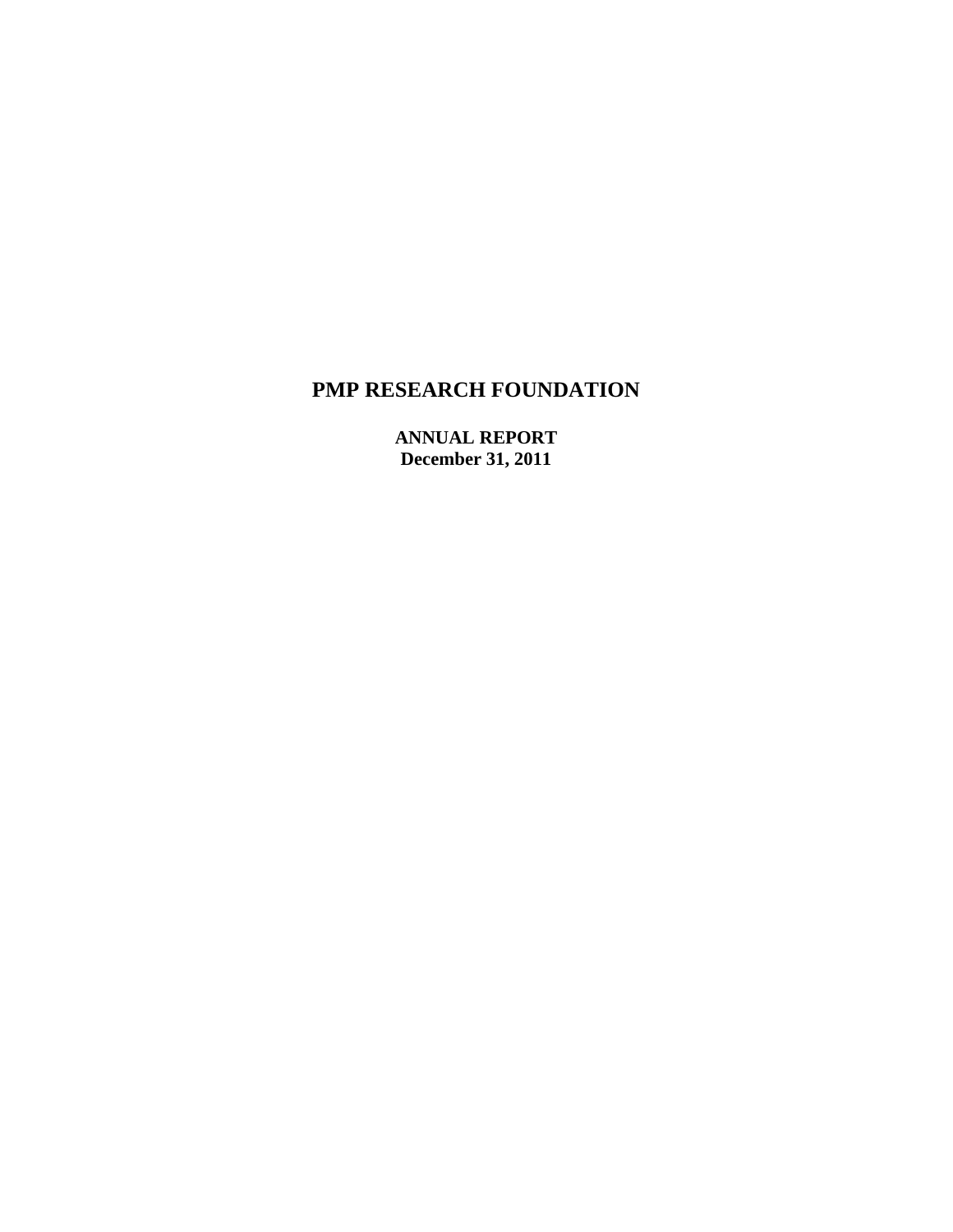# **Table of Contents December 31, 2011**

|                                                              | Page           |
|--------------------------------------------------------------|----------------|
| Letter from the Chairman of the Board                        | 1              |
| <b>Description of Charity</b>                                |                |
| <b>Mission and Purpose</b>                                   | $\overline{2}$ |
| Events                                                       | 3              |
| <b>Grants Awarded</b>                                        | 4              |
| Professional Advisory Board                                  | 5              |
| <b>Independent Accountants' Review Report</b>                | 6              |
| <b>Financial Statements</b>                                  |                |
| Statement of Assets, Liabilities and Net Assets - Cash Basis | 7              |
| Statement of Support, Revenue and Expenses - Cash Basis      | 8              |
| <b>Statement of Functional Expenses - Cash Basis</b>         | 9              |
| <b>Notes to Financial Statements</b>                         | $10 - 12$      |
| <b>Directors and Officers</b>                                | 13             |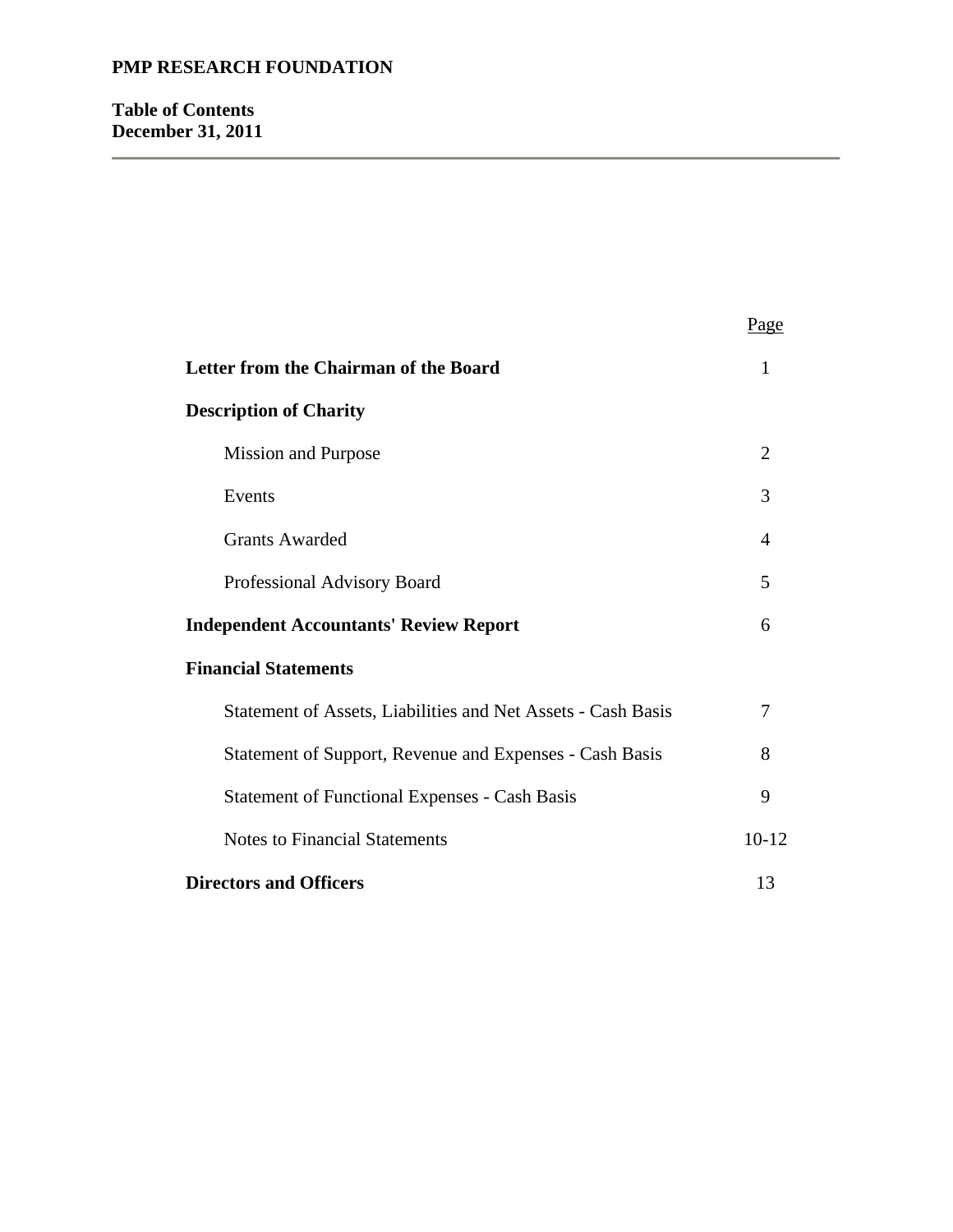

Dear Friends and Supporters:

The PMP Research Foundation (PMPRF) continued to thrive in 2011 thanks to an incredibly dedicated board of directors, creative "Friendraisers," volunteers, and a generous donor population. Each of these groups contributed to our success in a significant way.

Our Board of Directors. As an all-volunteer organization, PMPRF is dependent upon a few very special people who devote significant amounts of their free time to fulfill our vision of achieving better outcomes for individuals who are afflicted with peritoneal surface malignancies like PMP. PMPRF raised over \$200,000 in 2011 and issued 3 research grants to world class institutions for \$50,000 each. We planned and participated in educational events at the Cancer Center of Crozer-Chester Medical Center outside of Philadelphia and UMass Memorial Medical Center outside of Boston. And we became full members of the National Organization of Rare Disorders (NORD) and the American Society of Peritoneal Surface Malignancies (ASPSM). These successes are remarkable, and I am in awe of what you all do to support and lead this organization.

**Friendraisers.** When PMPRF built our website and Friendraising capabilities in 2010, the intention was to provide an infrastructure so that individual Friendraisers could participate in our cause, organize their own events, and use our site as a central place to provide information and collect donations. Several individuals joined us and organized successful events in 2011 such as PuMP Out with Jeff, the Selmont Pub Crawl, Brenda Carawan's ultra-marathon and Tim Shaughnessy's half marathon. These events are excellent examples of how individuals can actively participate in PMPRF's mission. Thanks to all of the Friendraisers who made an event happen, and we look forward to hearing from others in 2012 and bevond! You can make a difference in our fight against this disease.

Volunteers. I would like to acknowledge all of the other volunteers who help keep PMPRF and our events running smoothly. From administrative assistance to marketing, event planning and assistance, and our Professional Advisory Board, you all make what we do happen. Thank you.

Donors. When it comes to charitable contributions, we know that you have many options. PMPRF is grateful to all of the family and friends of our organization who make us one of your beneficiaries. We remain committed to consolidating these funds and getting them out into the medical and research community where they can make progress, make a difference and hopefully find a cure for all individuals with PMP and other peritoneal surface malignancies.

On behalf of the PMPRF Board, I sincerely thank you all of you for supporting our organization in 2011. We look forward to your continued support and participation to help us raise funds to advance research and education about PMP in 2012 and beyond.

Regards,

Jerry Lewandowski President

6415 Granger Rd., Suite 200, Independence, OH 44131 Phone: (216) 986-7010 Fax: (216) 524-9111 E-mail: info@pmpcure.org www.pmpcure.org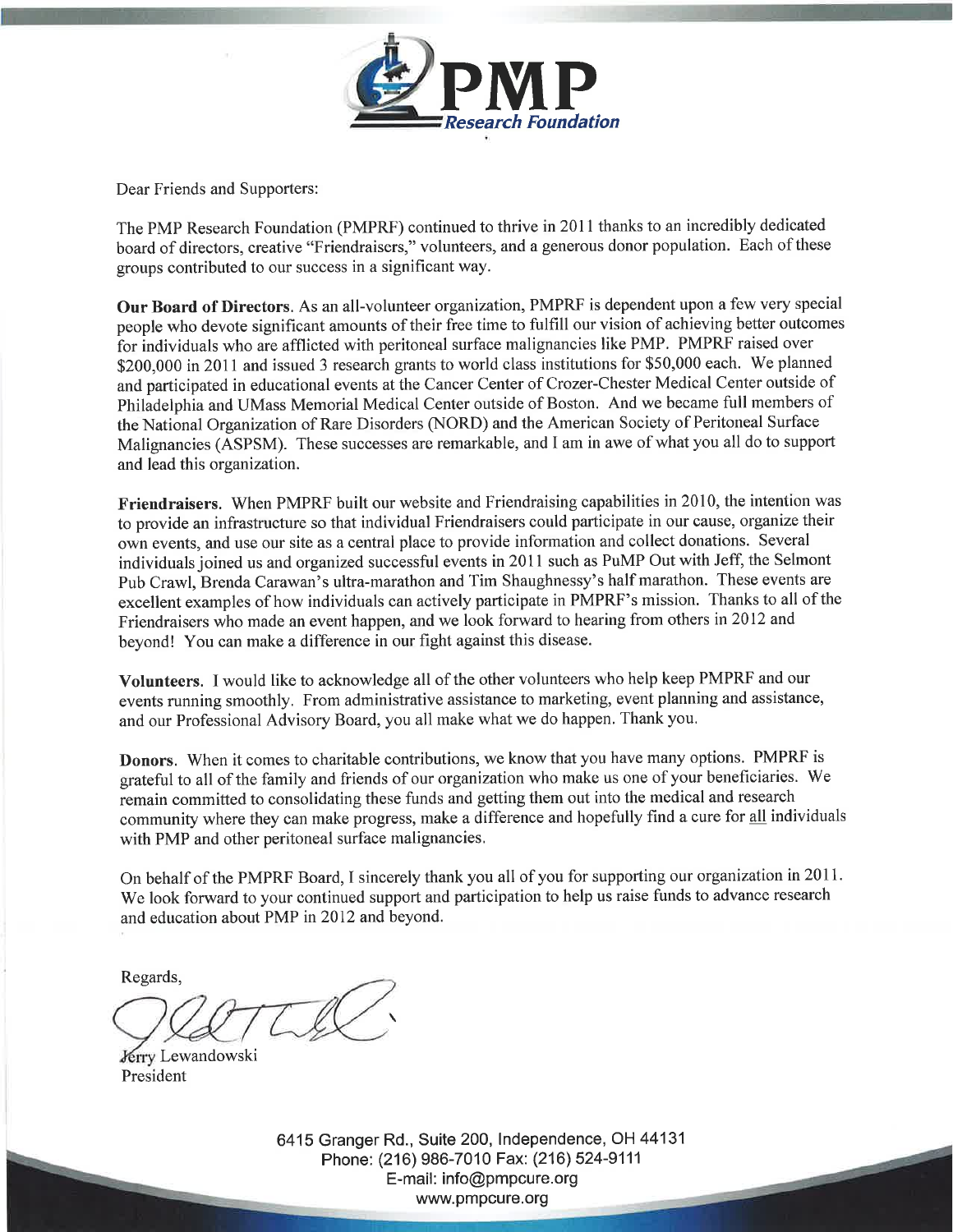**Mission and Purpose 2011**

The PMP Research Foundation is an IRS-designated 501(c)3 charitable organization. The Foundation was created in 2008 by a community of individuals affected by Pseudomyxoma Peritonei (PMP) and related Peritoneal Surface Malignancies (PSM). We are proud members of the National Organization for Rare Disorders (NORD) and the American Society of Peritoneal Surface Malignecies (ASPSM)

Our mission is to fund promising research and find a cure for Pseudomyxoma Peritonei (PMP) and related Peritoneal Surface Malignancies (PSM).

## *Major goals:*

- 1. Establish the first centralized charitable organization to fund PMP research. (goal achieved, July 2008).
- 2. Raise \$100,000 to award our first grant in 2009 (goal achieved, November 2009).
- 3. Create and maintain a short list of priority research that will produce near-term results in improving the quality of life and curability of PMP patients.
- 4. Play a leading role in the dissemination of accurate information regarding PMP both to the patient and to medical communities.
- 5. Raise a minimum of \$1 million to fund promising research within 3-5 years.
- 6. Help researchers find a cure for PMP.

#### *Why we do it*

- Prior to formation of the PMP Research Foundation, no centralized organization existed that was dedicated to raising funds for distribution for PMP research in an objective way.
- Private donations for PMP research were primarily made to individual doctors rather than towards competitive, RFP-driven funding based on the quality of the science.
- From the patient's perspective, research often appeared to be redundant or theoretical with little coordination between researchers.
- Movement appeared slow to change clinical practice or improve curability.
- The rarity of PMP translates into minimal government funded research.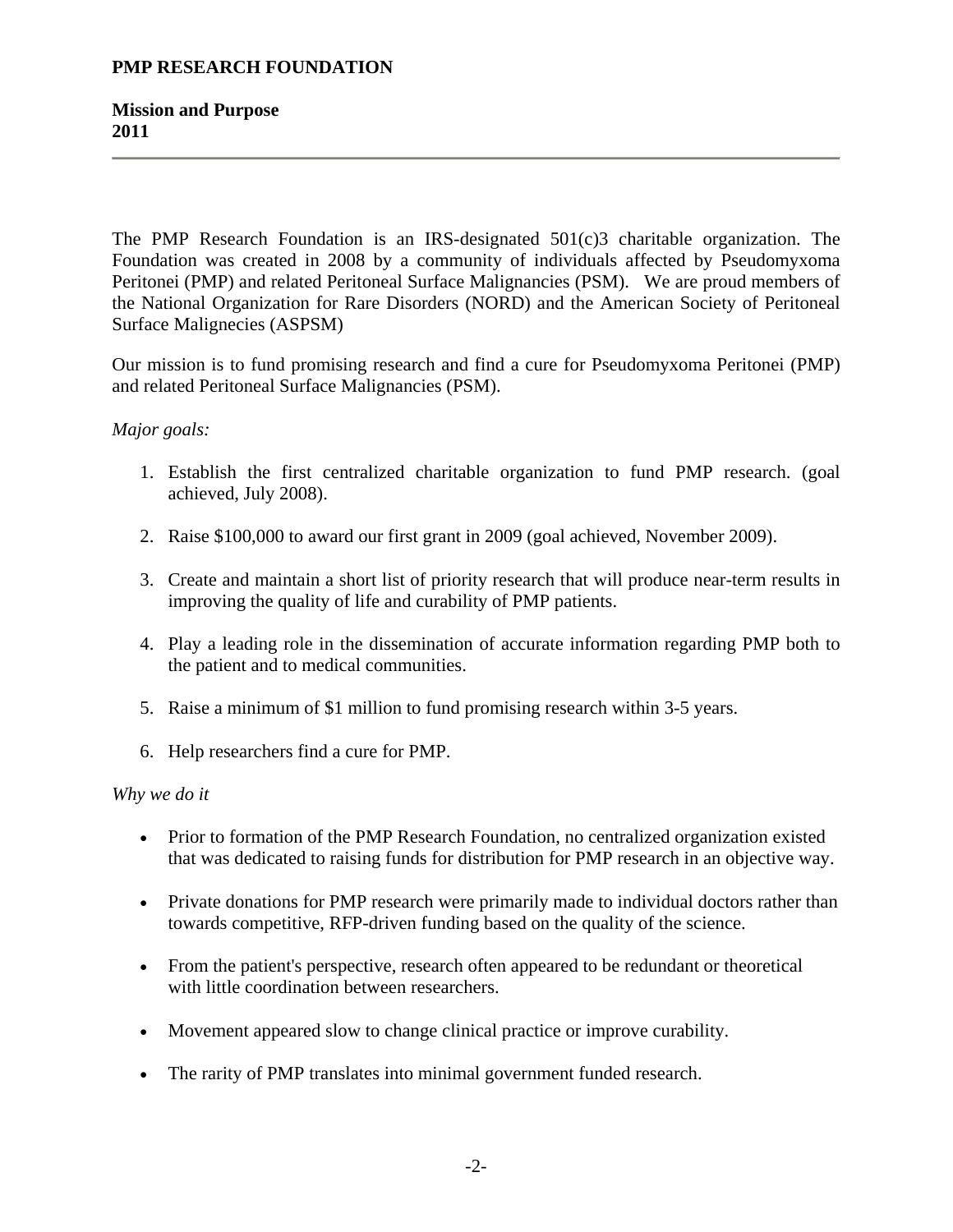**Events 2011**

# **Second Annual PMP PubCrawl**

Held in New Haven, CT and raised over \$13,000 October 22, 2011

# **Third Annual Summer Scurry**

Held in Independence Oh and raised nearly \$90,000 August 13, 2011

# **PMPRF Practitioner/Patient Symposium**

Crozer-Chester Medical Center, Chester/Upland, PA Friday, June 17, 2011

# **Fifth Annual PMP Cancer Walk**

Held in Newton Square, PA and raised over \$40,000 Sunday, June 19, 2011

# **Tim's CareFirst Half Marathon**

Held in Baltimore on October 15, 2011 raised over \$2,000

# **Brenda's Ultramarathon**

On July 11, 2011 from Death Valley to Mount Whitney raised over \$2,000

# **PuMP Out With Jeff**

Held in at New Hope Baptist Church in Gastonia, North Carolina on May 21, 2011 raised nearly \$8,000

Check out our Website at *www.pmpcure.org* to find out more about past events, upcoming events and how you can be involved.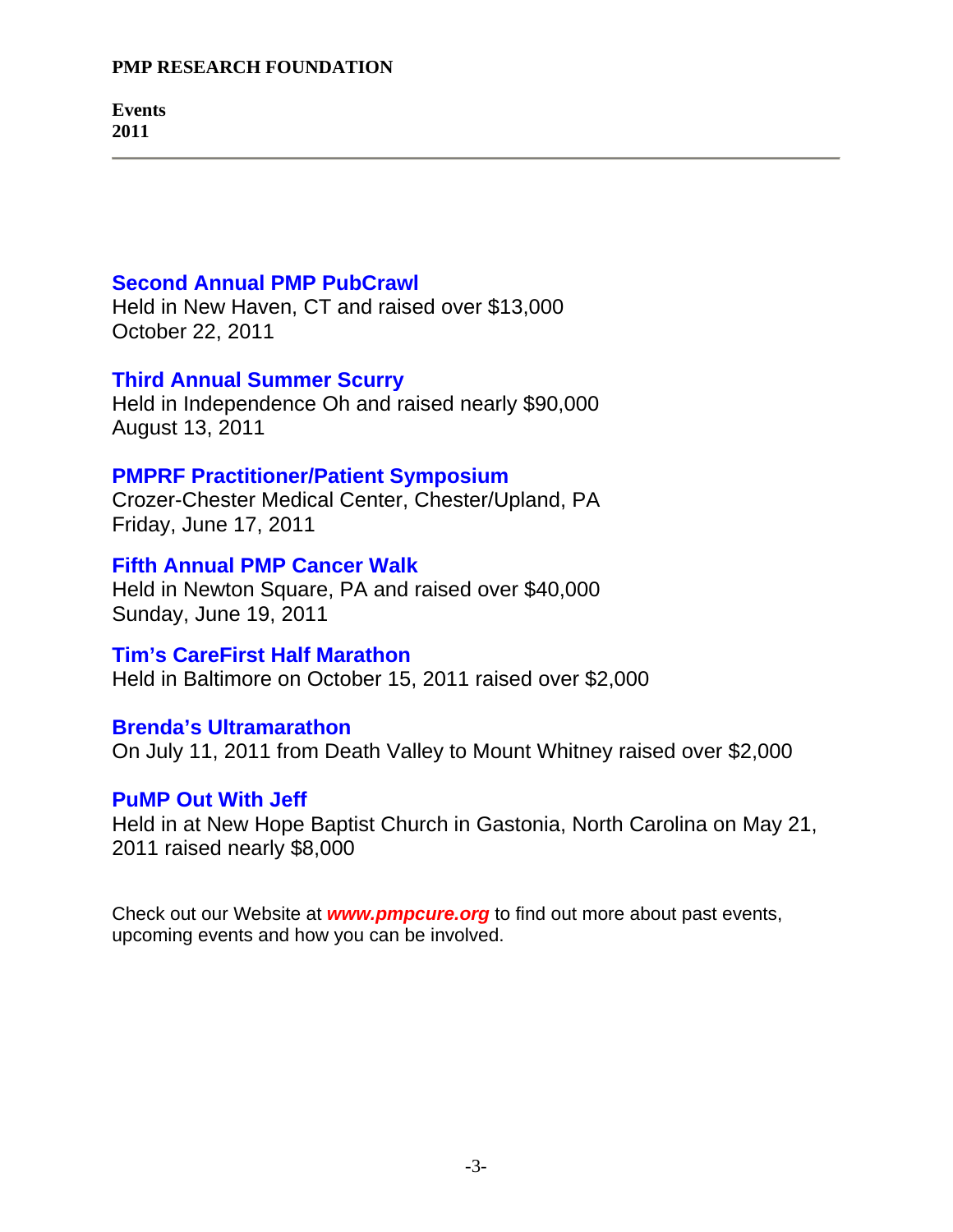**Grants Awarded 2011**

# **Marcello Deraco, MD**

Director, Peritoneal Surface Malignancy Management Program Fondazione IRCCS Instituto Nazionale Tumor (National Cancer Institute) Milano, Italy *Pseudomyxoma Peritonei: Prognostic Analysis of Micro-RNA and Other Biological Factors Using Tissue Microarray*

# **Andrew Lowy,MD**

Chief, Division of Surgical Oncology Moores Cancer Center University of California, San Diego *Sequencing the Cancer Genome of Mucinous Adenocarcinoma of the Appendix*

**Andrew Renehan, PhD, FRCS** (\*\*This is a second grant awarded to Dr. Renehan by NORD's MAC.) Senior Lecturer in Cancer Studies and Surgery School of Cancer and Enabling Sciences University of Manchester, The Christie NHS Foundation Trust, Manchester, UK *Preclinical Targeting of the Goblet Cell Differentiation Pathway in Pseudomyxoma Peritonei*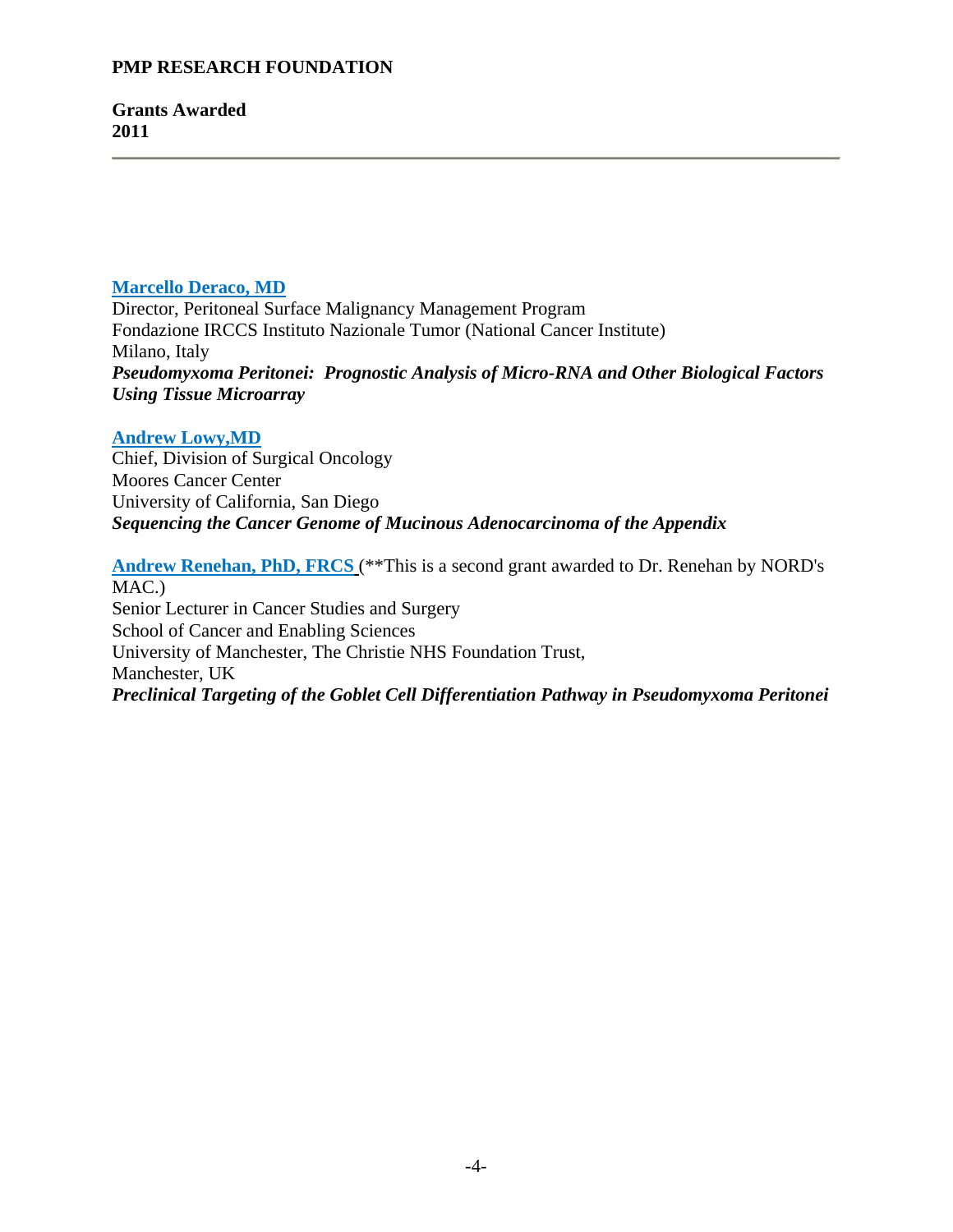# **Professional Advisory Board 2011**

The Professional Advisory Board of the PMP Research Foundation is composed of experts in the research and treatment of Pseudomyxoma Peritonei and related peritoneal surface malignancies, supporting PMPRF by:

- providing professional expertise, current medical information and guidance concerning the diagnosis and treatment of PMP;
- advising PMPRF about research developments, opportunities and priorities related to PMP;
- serving as advocates for PMPRF to the community it serves by actively supporting and publicizing the PMPRF's activities, projects and events; and
- informing other health care professionals (including former and possible future PAB members) about the activities of PMPRF.

The Professional Advisory Board of the PMP Research Foundation current members:

**Steven Ahrendt**, M.D., F.A.C.S. University of Pittsburgh Medical Center, Pittsburgh, PA Surgical Oncology

**Laura Lambert**, M.D., F.A.C.S. UMass Memorial Medical Center, Worcester, MA Surgical Oncology

**Andrew Lowy**, M.D., F.A.C.S. University of California, San Diego Moores Cancer Center, San Diego, CA Surgical Oncology

**Armando Sardi**, M.D., F.A.C.S. Mercy Medical Center, Baltimore, MD Surgical Oncology

**Konstantinos Votanopoulos**, M.D. Wake Forest University, Winston-Salem, NC Surgical Oncology

**Herbert Zeh**, M.D., PhD University of Pittsburgh Medical Center, Pittsburgh, PA Surgical Oncology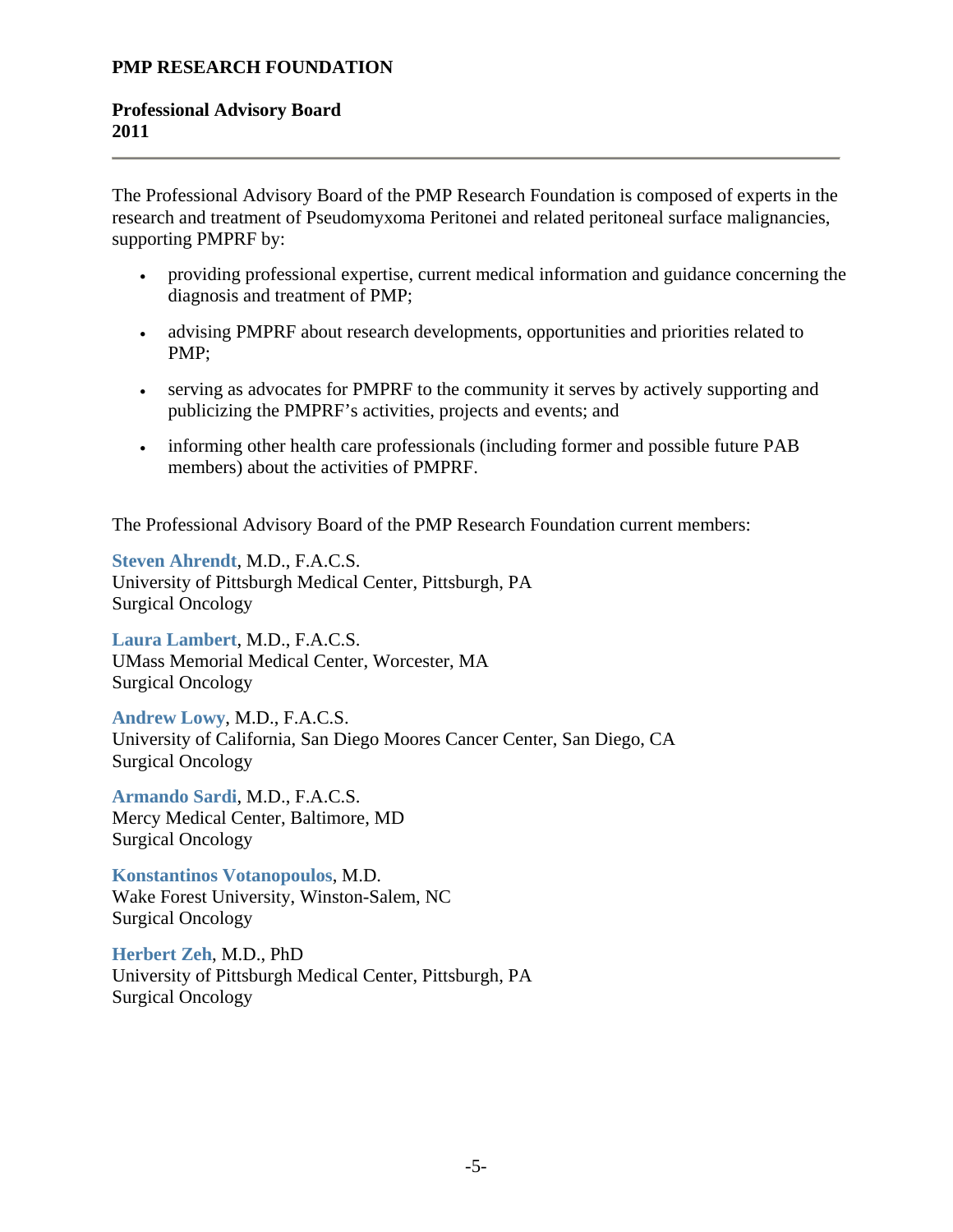# **Corbets & Associates, Inc. Certified Public Accountants**

33595 Bainbridge Road, Suite 205

Solon, Ohio 44139 Phone: (440) 349-0463 Fax: (440) 349-1142

# **INDEPENDENT ACCOUNTANTS' REVIEW REPORT**

To the Board of Directors PMP Research Foundation Cleveland, Ohio

We have reviewed the accompanying statement of assets, liabilities, and net assets - cash basis of PMP Research Foundation (a non-profit organization) as of December 31, 2011, and the related statements of support, revenue, and expenses - cash basis and statement of functional expense cash basis for the year then ended. A review includes primarily applying analytical procedures to management's financial data and making inquiries of Foundation management. A review is substantially less in scope than an audit, the objective of which is the expression of an opinion regarding the financial statements as a whole. Accordingly we do not express such an opinion.

Management is responsible for the preparation and fair presentation of the financial statements in accordance with the cash basis of accounting and for designing, implementing, and maintaining internal control relevant to the preparation and fair presentation of the financial statements.

Our responsibility is to conduct the review in accordance with Statements on Standards for Accounting and Review Services issued by the American Institute of Certified Public Accountants. Those standards require us to perform procedures to obtain limited assurance that there are no material modifications that should be made to the financial statements. We believe that the results of our procedures provide a reasonable basis for our report.

Based on our review, we are not aware of any material modifications that should be made to the accompanying financial statements in order for them to be in conformity with the cash basis of accounting, as described in Note 2.

Conputs + Associates

February 14, 2012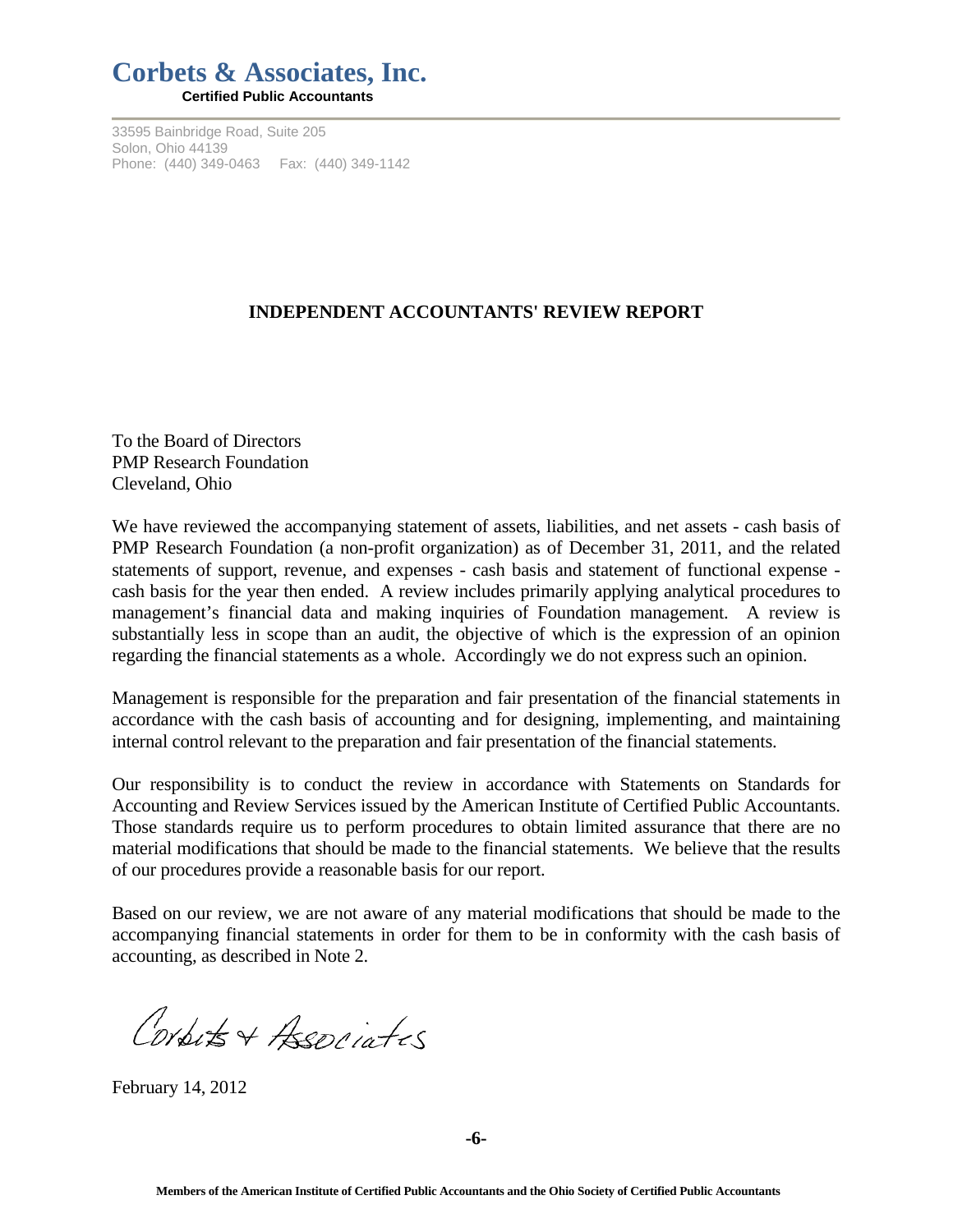**Statement of Assets, Liabilities and Net Assets – Cash Basis December 31, 2011** 

**ASSETS** 

 **Cash** \$ 171,948

**UNRESTRICTED NET ASSETS** \$ 171,948

See notes to the financial statements and independent accountants' review report.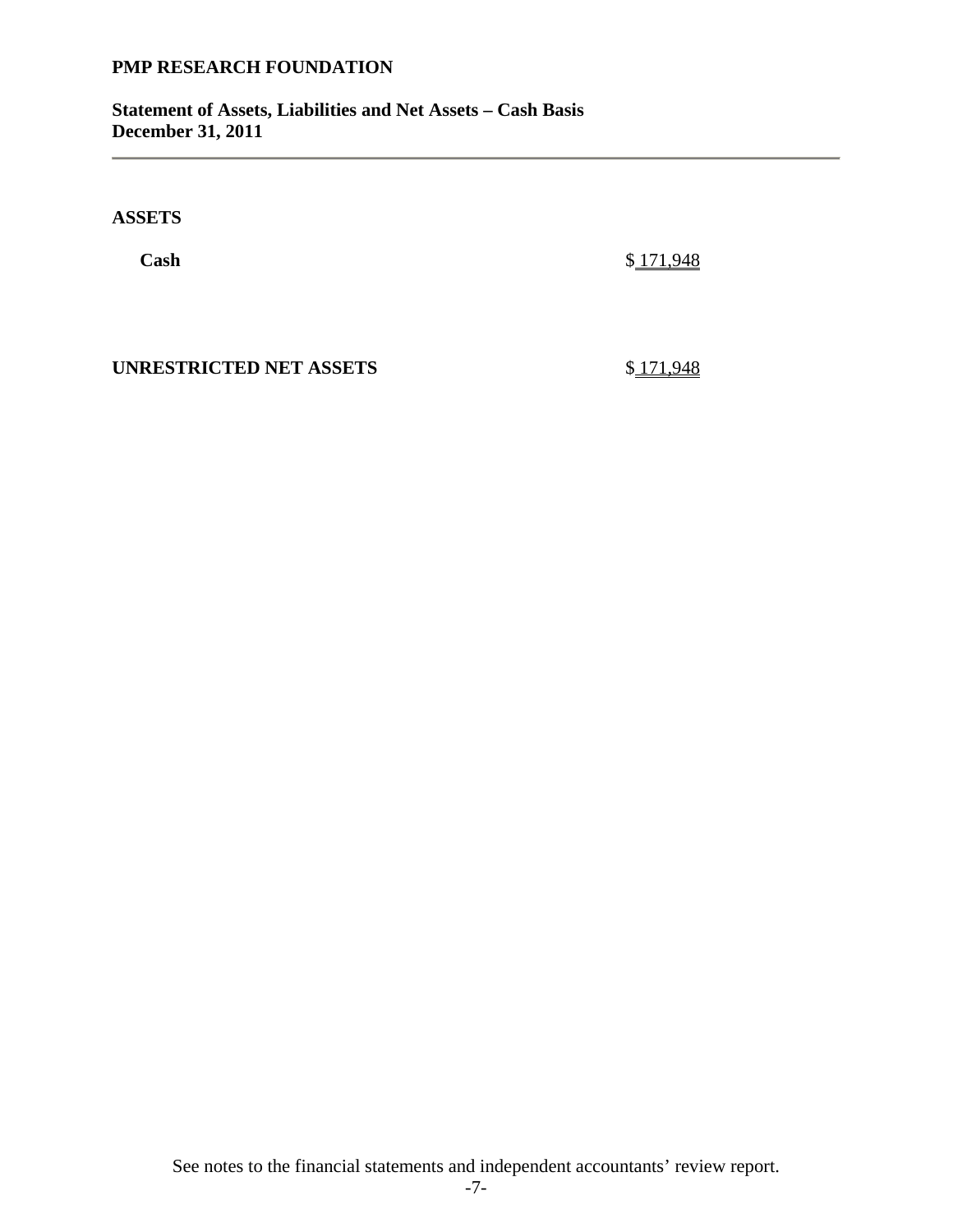### **Statement of Support, Revenue and Expenses – Cash Basis Year Ended December 31, 2011**

| <b>REVENUE AND SUPPORT</b>                    |           |
|-----------------------------------------------|-----------|
| Contributions                                 |           |
| Events                                        | \$159,870 |
| Interest income                               | 53,519    |
| Merchandise sales                             | 288       |
| Miscellaneous                                 | 116       |
|                                               | 213,793   |
| <b>EXPENSE:</b>                               |           |
| <b>Program Services</b>                       |           |
| <b>Grants</b>                                 | 212,000   |
| Education                                     | 8,068     |
| <b>Supporting Services</b>                    |           |
| Management and general                        | 1,977     |
| Fundraising                                   | 9,396     |
| Total expense                                 | 231,441   |
|                                               |           |
| <b>INCREASE IN UNRESTRICTED NET ASSETS</b>    | (17, 648) |
| <b>UNRESTRICTED NET ASSETS - January 1,</b>   | 189,596   |
| <b>UNRESTRICTED NET ASSETS - December 31,</b> | \$171,948 |

See notes to the financial statements and independent accountants' review report.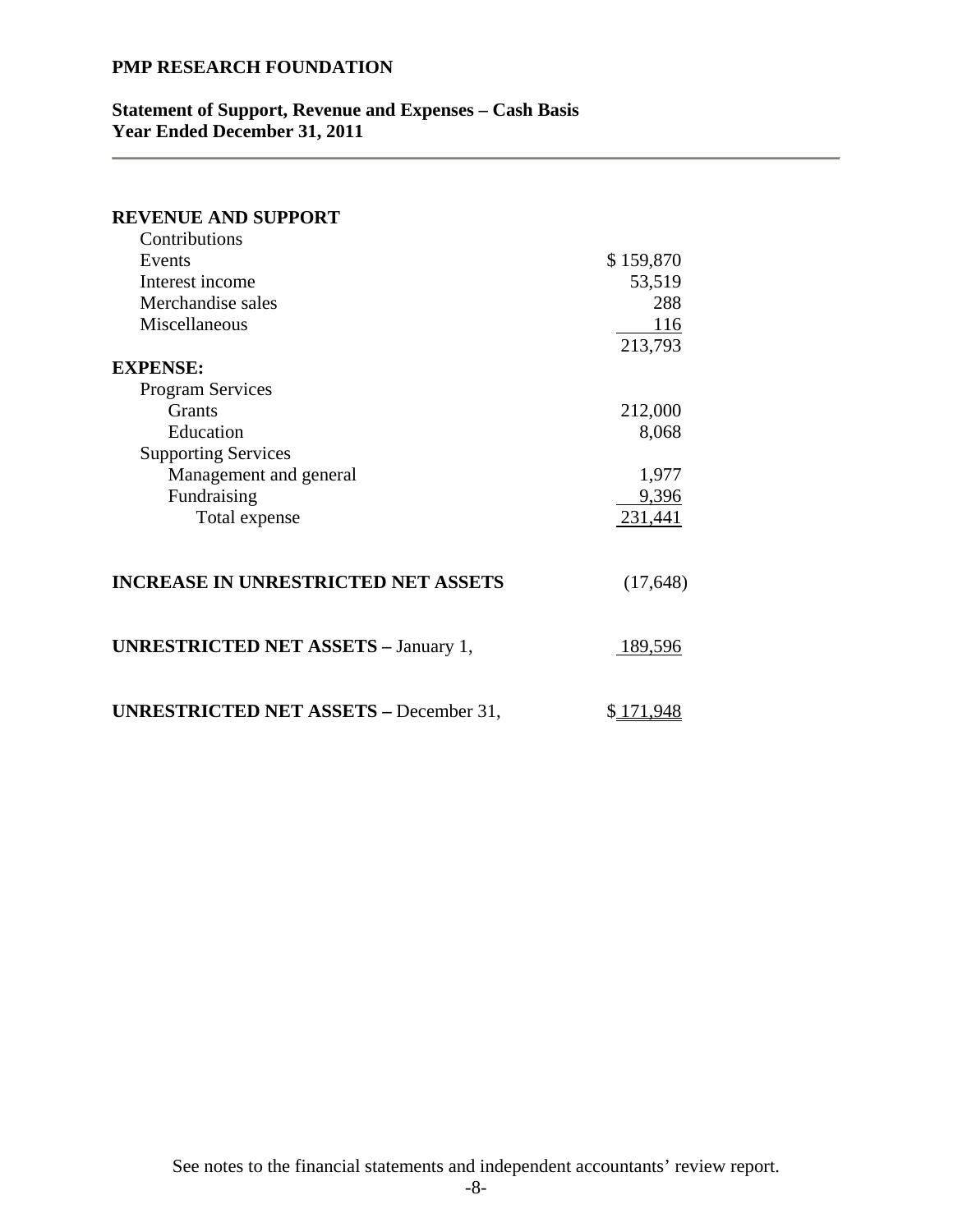## **Statement of Functional Expenses – Cash Basis Year Ended December 31, 2011**

|                       | <b>Program Services</b> |           | <b>Supporting Services</b> |             |             |
|-----------------------|-------------------------|-----------|----------------------------|-------------|-------------|
|                       | Grants                  | Education | Management<br>and General  | Fundraising | Total       |
| Merchant fees         | \$                      | \$6,687   | \$                         | \$          | \$<br>6,687 |
| Bank service charges  |                         |           |                            | 2,798       | 2,798       |
| Communication expense |                         |           | 200                        |             | 200         |
| License and fees      |                         |           | 480                        |             | 480         |
| Event                 |                         |           | 1,100                      |             | 1,100       |
| IT and web            |                         |           |                            | 3,836       | 3,836       |
| Grants awarded        |                         | 1,381     |                            | 2,762       | 4,143       |
|                       |                         |           | 197                        |             | 197         |
|                       | 200,000                 |           |                            |             | 200,000     |
|                       | 12,000                  |           |                            |             | 12,000      |
|                       | 212,000                 | \$8,068   |                            | 9,396       | \$231,441   |

See notes to the financial statements and independent accountants' review report.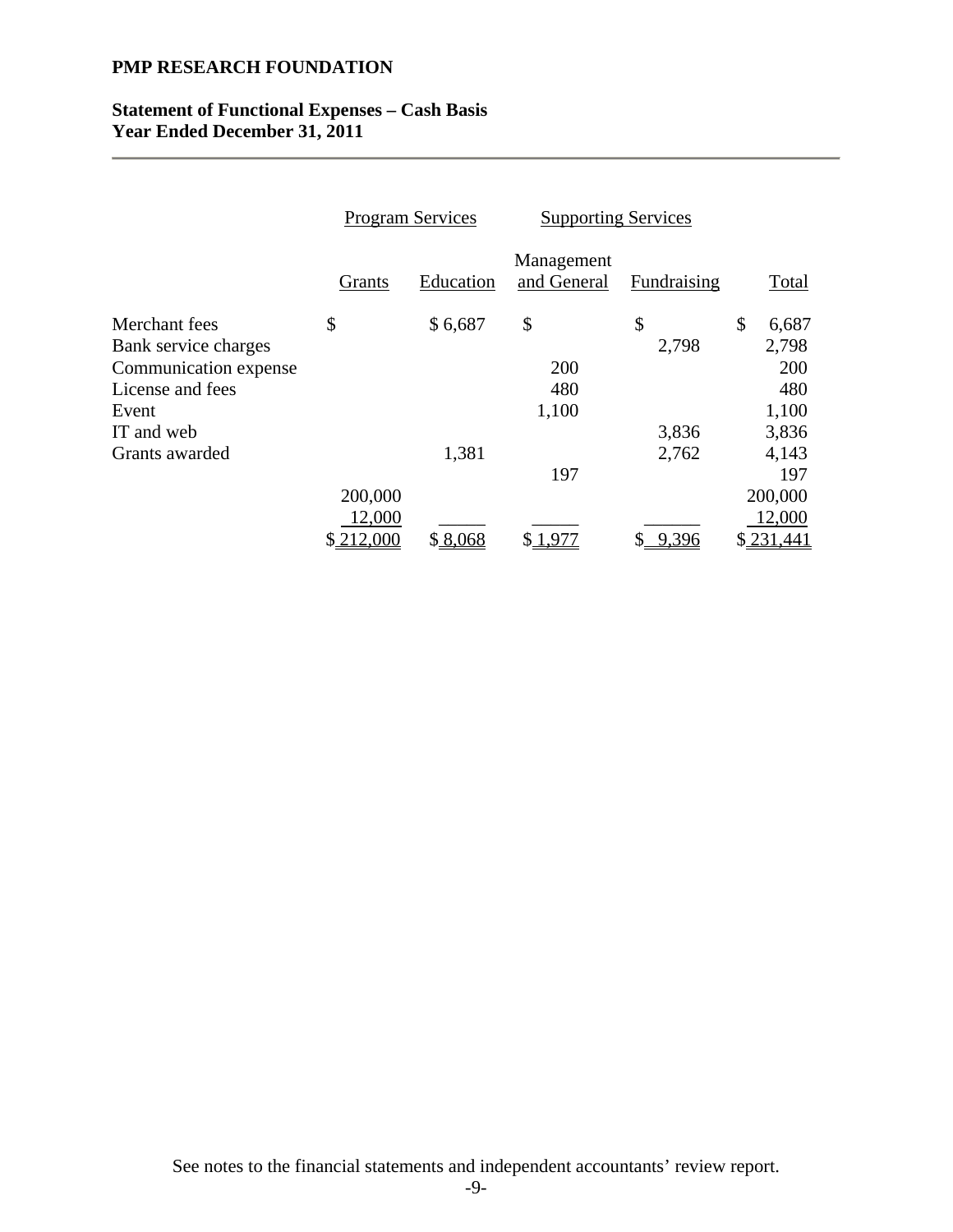#### **Notes to Financial Statements**

# **NOTE 1 – NATURE OF ACTIVITIES**

The Foundation was established in 2008 to support and fund research for Pseudomyxoma Peritonei (PMP) and related Peritoneal Surface Malignancies (PSM). The organization also supports the PMP and PSM community as a resource for information about managing the disease. The Foundation is supported through donations and proceeds of fundraising events, such as walks.

## **NOTE 2 - SUMMARY OF SIGNIFICANT ACCOUNTING POLICIES**

#### *Basis of Accounting*

The accompanying financial statements have been prepared on the cash basis of accounting which differs from generally accepted accounting principles in that revenue and support are recognized when received and expenditures when paid. Certain contributed goods and services which may require recognition under generally accepted accounting principles are not recorded in these cash basis statements. Under generally accepted accounting principles, the contribution of services is recognized if the services received (a) create or enhance nonfinancial assets or (b) require specialized skills that are provided by individuals possessing those skills and would typically need to be purchased if not provided by donation.

#### *Use of Estimates*

The preparation of financial statements on the cash basis of accounting requires management to make estimates and assumptions that affect certain reported amounts and disclosures. Accordingly, actual results could differ from these estimates.

#### *Contributions*

Contributions received are recorded as unrestricted, temporarily restricted, or permanently restricted net assets depending on the existence or nature of any donor restrictions.

The Foundation receives services from a number of volunteers who give significant amounts of their time to the Foundation's programs, fundraising, and management. No amounts have been reflected for these types of donated services.

#### *Cash and Cash Equivalents*

The Foundation considers all highly liquid investments available for current use with an initial maturity of three months or less to be cash equivalents. At December 31st cash is comprised of demand deposits, including a money market account, all held at the same financial institution.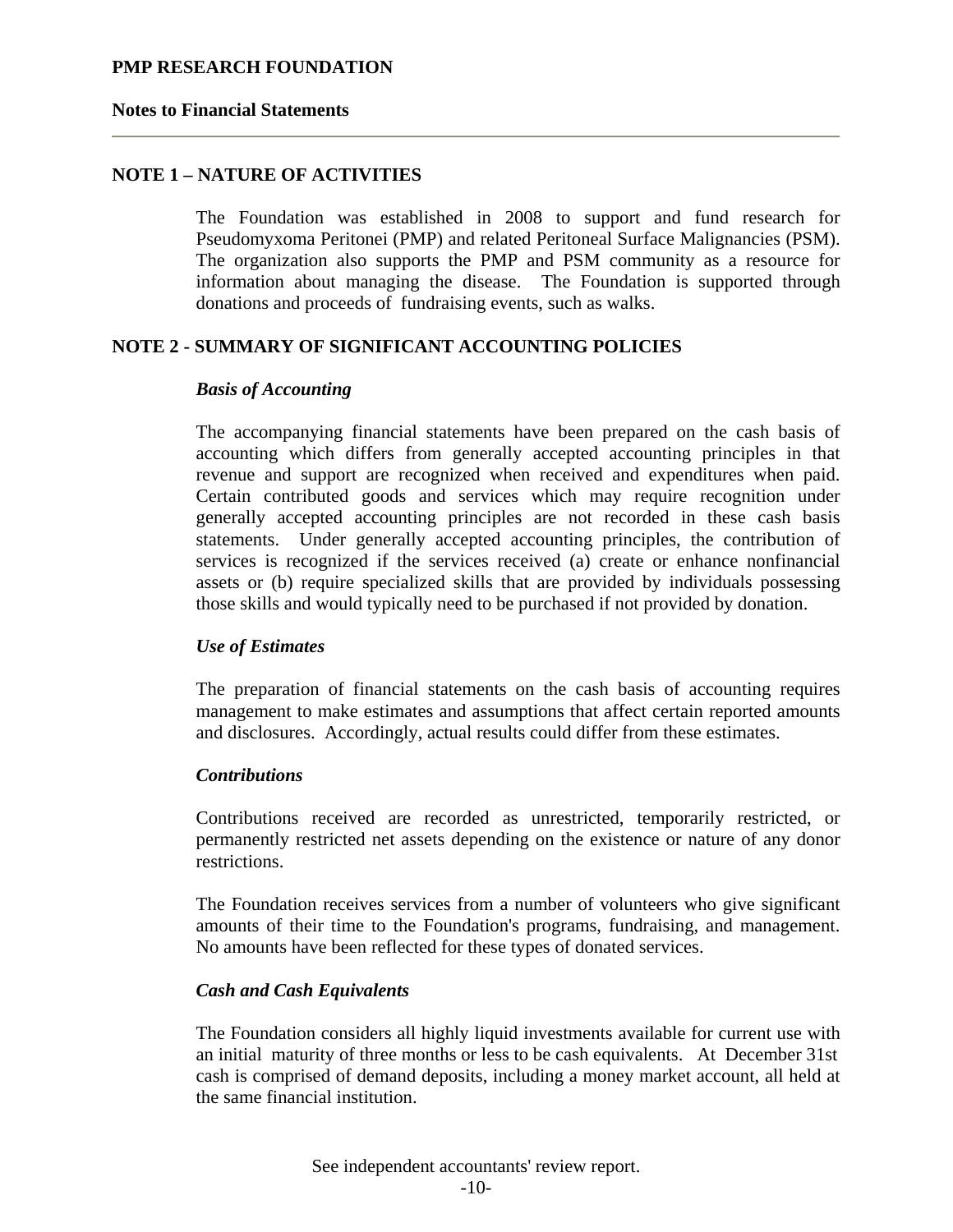#### **Notes to Financial Statements**

## **NOTE 2 - SUMMARY OF SIGNIFICANT ACCOUNTING POLICIES - (Continued)**

#### *Allocation of Functional Expenses*

The costs of providing the Foundation's programs and other activities has been summarized on a functional basis. Accordingly certain costs have been allocated among the programs and supporting services benefited.

#### *Income Taxes*

The Foundation is a not-for-profit organization that is exempt from income taxes under Section  $501(c)(3)$  of the Internal Revenue Code and classified by the Internal Revenue Service as other than a private foundation, and as such, contributions to the Foundation qualify for deduction as charitable contributions. However, income generated from activities unrelated to the Foundation's exempt purpose is subject to tax under Section 511 of the Code.

There were no uncertain tax positions recorded in the financial statements at December 31, 2011. The Foundation's tax returns from inception in 2008 through this year end are subject to examination by the IRS, generally for three years after they were filed.

#### **NOTE 3 – GRANTS**

The Foundation awards research grants through the National Organization for Rare Disorders (NORD), and subsequent administration/distribution is also monitored by NORD. During 2011 \$200,000 in four grants of \$50,000 each have been funded and forwarded to NORD. Three grants were approved during 2011; one was approved in 2010, but funds were not forward until 2011.

#### **NOTE 4 – RELATED PARTY TRANSACTIONS**

The Foundation is an all volunteer organization. The members of the Board of Directors perform administration and management for the organization. In addition, an affiliate of one of the directors provides use of an administrative assistant from their staff as well as other supporting administrative accounting services as needed. Other board members have directly paid expenses on behalf of the organization. Board members do not seek reimbursement in these circumstances.

During 2011 the Foundation officially became a member of NORD. During 2011 the Foundation paid NORD \$500 in dues and a \$3,000 grant administration fee for each grant funded.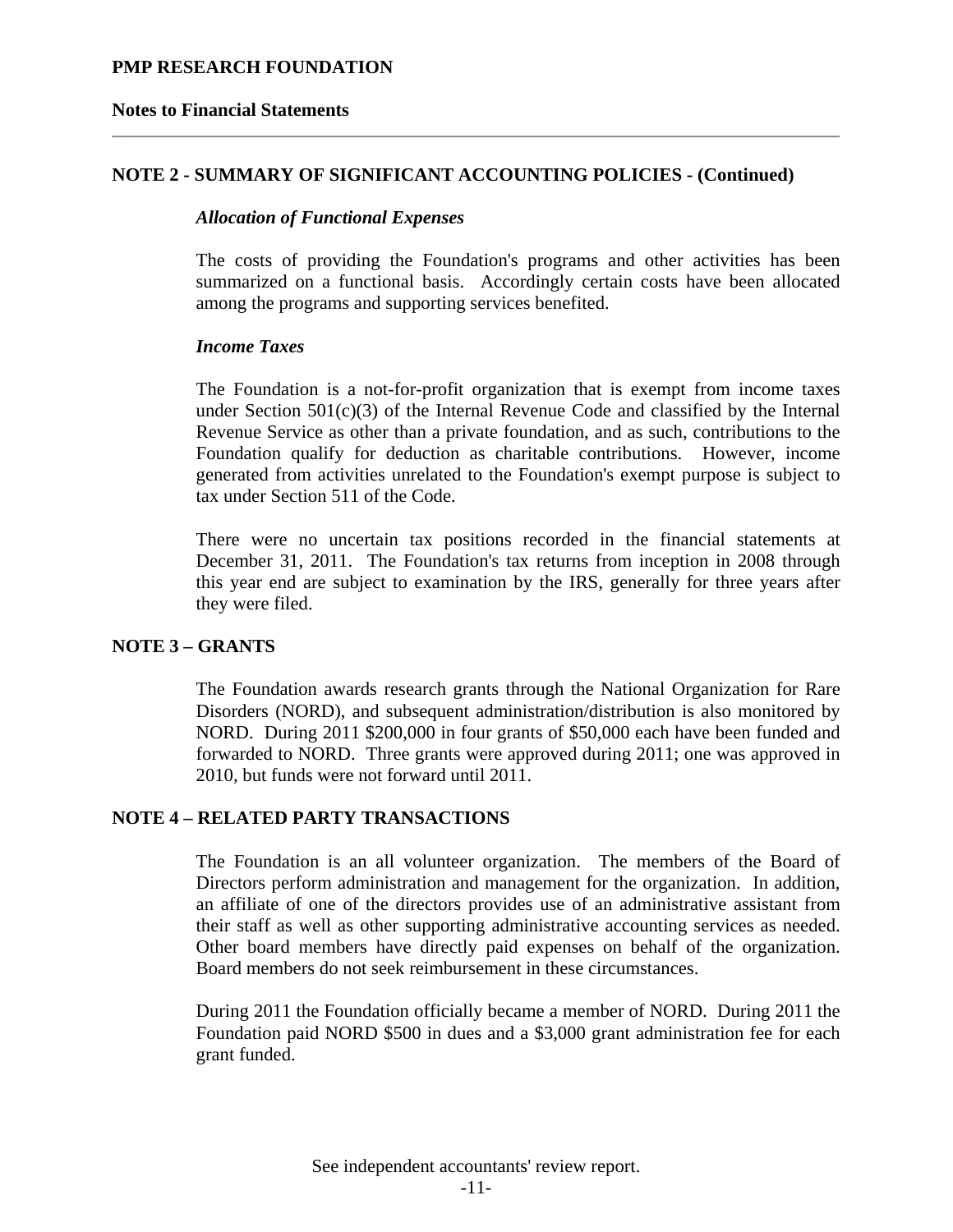## **Notes to Financial Statements**

# **NOTE 5 – EVALUATION OF SUBSEQUENT EVENTS**

The Organization has evaluated subsequent events through February 14, 2012, the date which the financial statements were available to be issued.

See independent accountants' review report.